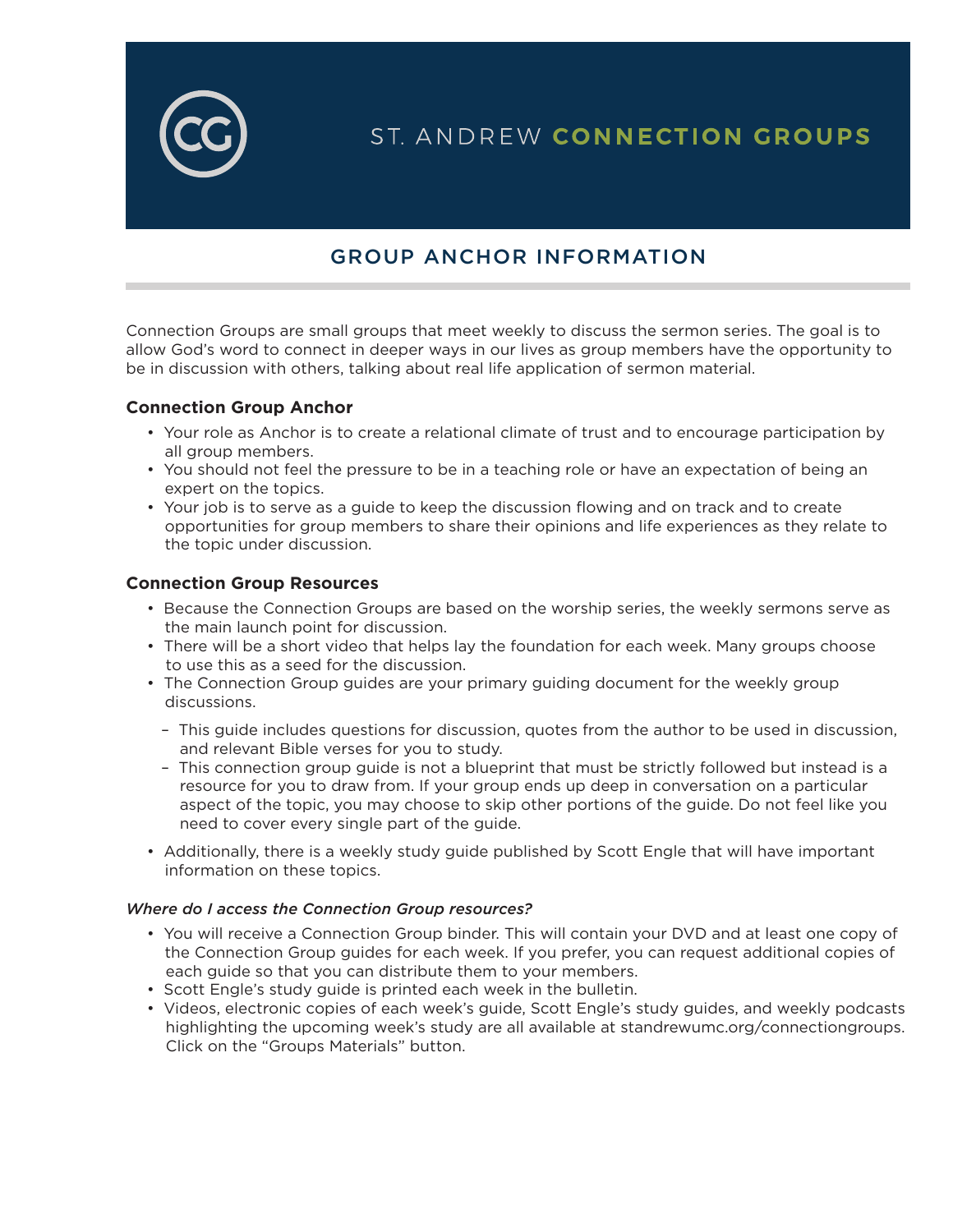### **Connection Group Expectations**

#### *Connection Group Covenant*

- Please complete the Connection Group Covenant and have each member sign the document.
- This ensures that the expectations of the group are communicated and provides a framework for discussions.

#### *Track Attendance*

• It is essential that we know who is participating in Connection Groups. It is important that you or someone in your group tracks attendance at each meeting and enters it online or turns in the paper attendance marking sheet with the binder to the Adult Ministries Assistant at the end of the series.

#### *Communication*

- Communication with your group is key. Try sending weekly emails to your group as encouragement or just a reminder about meeting time: "Excited to see you on Monday at 7:00 p.m. in Room 120."
- Communication with the church is vital. If you have any questions at all, please email or call the Adult Ministries office. We are here to help guide and support you.
- Try to take a few pictures here and there of your group (during series and/or special events) and email them to the Adult Ministries Assistant. We love to have your pictures!

#### *Serving/Outreach*

• Connection Groups are encouraged to find a Serving or Outreach opportunity of their choice. Serving the St. Andrew community (ushers, greeters, coffee host etc.) or reaching out in the community (Seven Loaves Food Pantry, Joseph's Coat Closet or Project Hope, etc.) are some suggestions. If you have any questions, please feel free to contact Allison Jean.

#### *Things to Discuss During the Last Couple of Meetings*

- Plans for the future
- Will the group continue for the next Connection Group series?
- Who will host/facilitate?
- Will we continue to meet as a small group in between Connection Group series? (group materials are available through the online resource library)
- Do we want to meet monthly for some kind of social event until the next session?

#### *Celebration*

• Remember to celebrate concluding the group study series with a "Celebration" time. Just get together (no lesson) and enjoy each other's company.

#### *Feedback/Evaluation*

- We want to grow in this ministry area, so your feedback is important. Please take time to fill out the survey that you will receive by email following the series.
- Please encourage your participants to fill out their survey as well.

#### *Suggestions for Leading Your Group*

- Each week try to include:
	- A discussion on the topic at hand, including the video presentation that also addresses real life application.
	- At least one or two Bible verses. We want God's word to serve as a foundation for our understanding. Please encourage people to bring their own Bibles and use these in your group discussion. Have different individuals read the passages while others follow along in their own Bible.
	- Finally, end the discussion by considering the take away. The call section gives the opportunity to consider how God is calling us to grow in acknowledging God's presence and responding to God's word. It is vital that we take God's message and learn to connect it with our own lives, considering how we are being called to respond.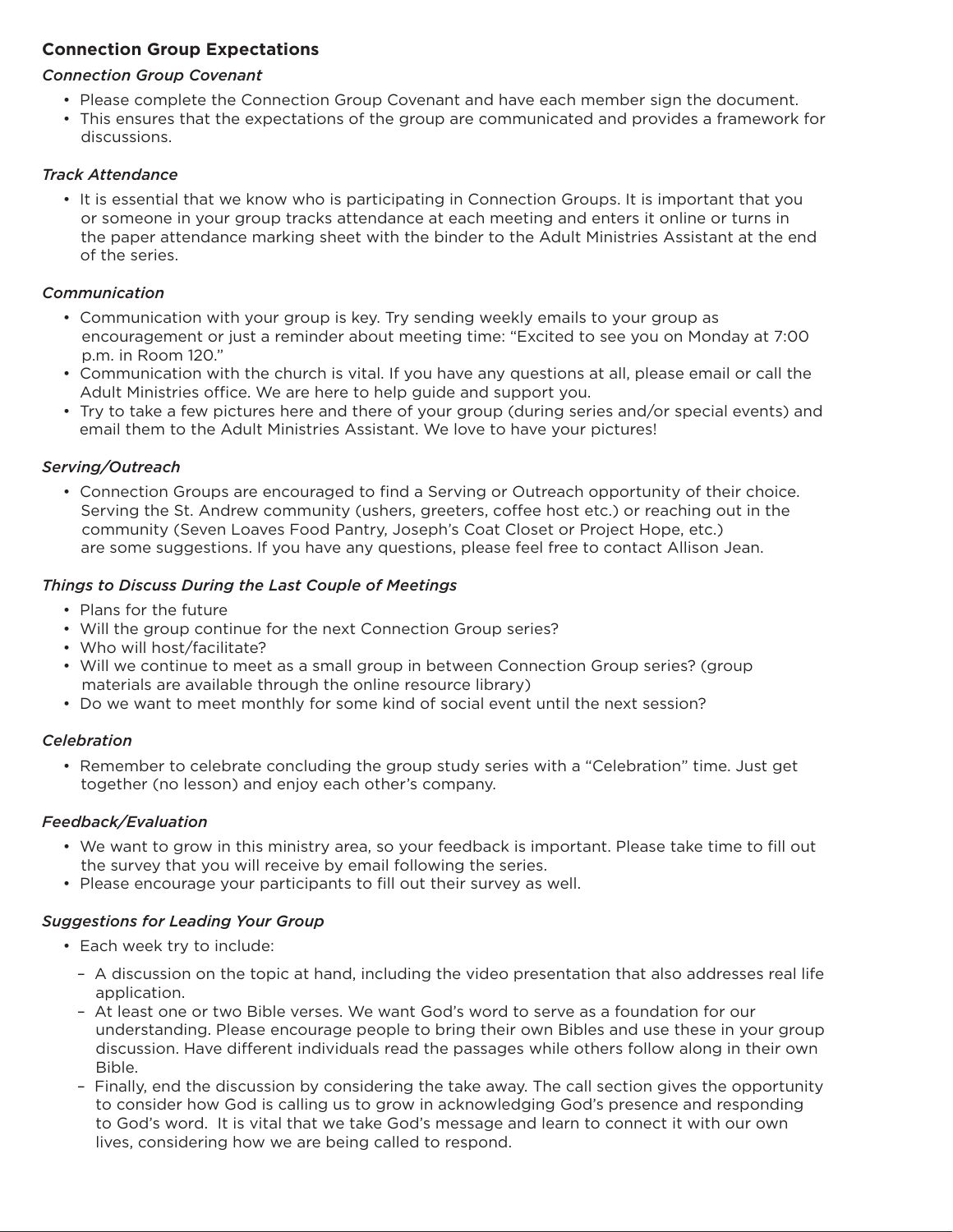- Suggestions for fuller participation:
	- Encourage participants to attend worship each week.
	- Additionally, if they miss worship or want exposure to the perspective of other pastors, encourage them to listen to the sermons online.
	- Pass out the Connection Group guide ahead of time or email an electronic copy to group members in order to allow them to read through it before coming to the group.
- Remember that some of these topics might feel personal and be difficult to discuss.
	- If you find people unwilling to engage on a personal level, begin by discussing how a topic is seen in our culture in general.
	- You might be ready to share a personal example if you are comfortable so that it will encourage more transparency among group members.
	- If you come upon a question where participants are not willing to give concrete examples from their own lives, you might just give everyone a minute for quiet contemplation and a chance to consider the personal aspect.

#### **Connection Group Anchor Tips**

#### *Habits of Effective Small Group Facilitators*

- Pray for group members regularly
- Be committed to personal growth
- Prepare for group meetings
- Contact group members regularly
- Plan group fellowship activities
- Invite new people to visit your group
- Look for ways to share leader duties so other group participants can grow in this area

#### *Pre-Meeting Prayers for Group Members*

A wonderful practice to help prepare for each meeting and to help group members encounter God is to pray for members and the group experience prior to each meeting. Here are some recommendations:

- Pray that the time together would be filled with the Holy Spirit.
- Pray that each small group member enters the door to the meeting and leaves the cares/ concerns of the day outside. That the time together would be part of God's refreshing and that those relationships will thrive or be restored.
- Pray that God will provide at least one spiritual insight for each person attending; something that God speaks to his/her soul.
- Pray that each member feels a sense of security and community.
- Pray that God effectively uses the leader and co-leader (if applicable) during the meeting.
- Pray that each person participates in discussions and enjoys fellowship.

#### *Effective Communication Skills for Anchors*

- Active listening (Be genuinely interested in other people's thoughts and feelings)
- Modeling (Project a non-judgmental attitude)
- Summarizing (Paraphrase or summarize at the end of key parts of the discussion)
- Refocusing (Keep the group on the topic and limit off-topic discussions)
- Waiting (Practice being silent after you ask a question so that group members will have the opportunity to voice their opinions)
- Inclusion (Make sure everyone has an equal opportunity to participate)
- Phrasing questions (Avoid yes/no questions; try beginning with "what" and "how" to illicit thoughtful responses)

#### *Example Techniques for Broadening Participation*

- Encourage additional members to comment by asking "Who else wants to say something." (Note: The previous example is more effective than asking "Does anyone else want to say something?")
- Draw people out by asking "Can you say more about that?"
- Provide balance to viewpoints by asking "Does anyone have another point of view or perspective on this?"